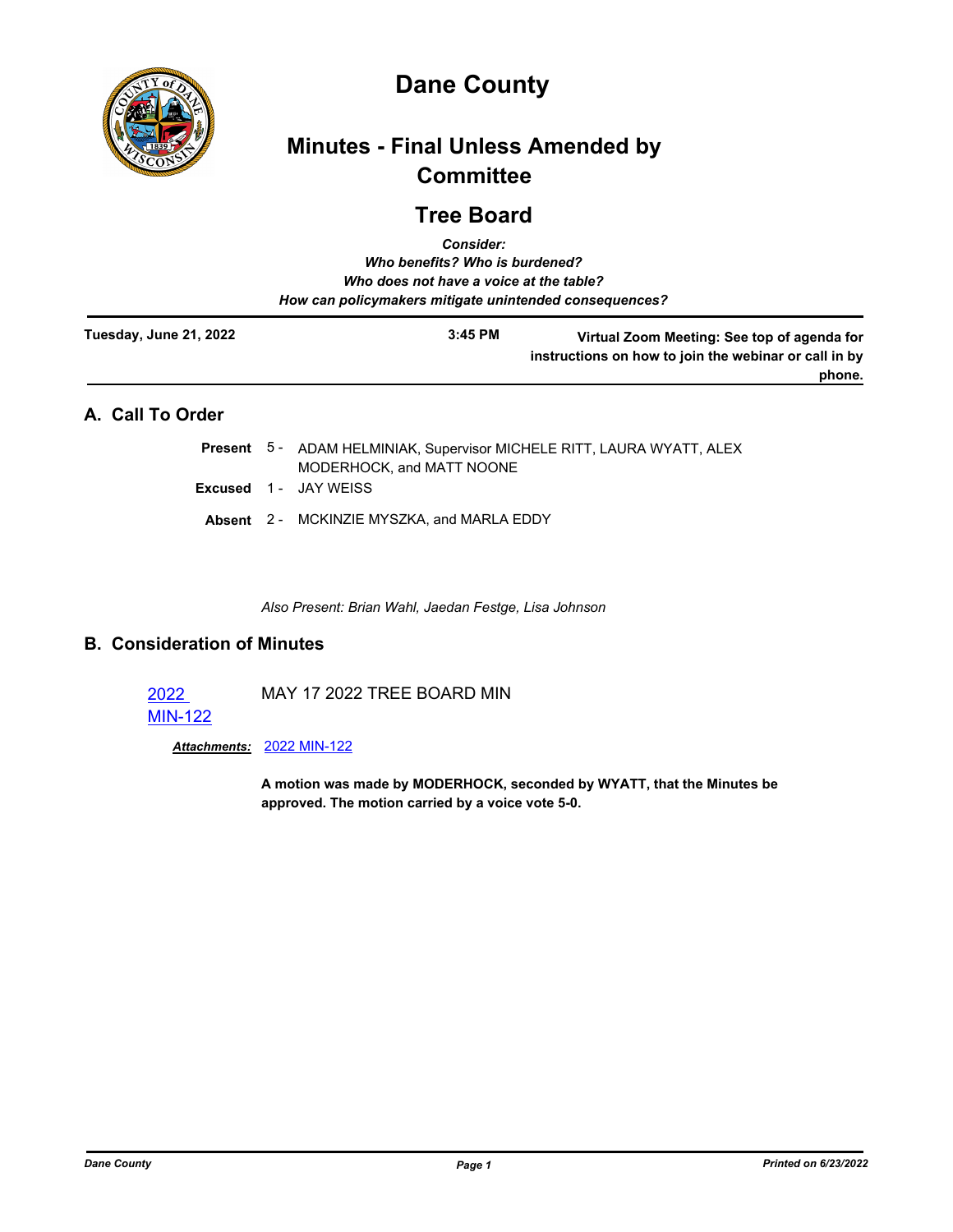### **C. Discussion Items**

*1. Heritage Oak Project update NOONE created a map prototype for heritage oak trees from the 1976/2000 surveys. NOONE met with Veregin (state cartographer), presented a demo of the new map to Wahl, talked to others at DNR. Directions for the map: Three colors for tree status: blue not verified since 2000, green verified and photographed recently, black tree was removed. Click on a verified tree and it has stats on the tree measurements from 1976, 2000, and 2022, whether there is a public or private owner and a picture of the tree. Are other maps to determine when some went down. Tree seed from the verified trees also may be good for state seed genetics collection in Milwaukee. Maybe use tree seed for Plant Dane distribution? Tree Board can support promotion of the project, outreach, seed collection, maybe some measurements. RITT suggested correlating tree addresses with existing Friends groups to verify the trees in their areas, utilizing their public Friends areas and neighborhood connections. Johnson will check to see where the TB measuring tapes are and cost to purchase more. Annual Events/Projects Work Group will discuss an action framework and recommendations with NOONE.*

*2. PSA proposed schedule: transferred to Outreach committee, they will explore it next meeting.* 

*3. Tree planting project template update: will address in Tree Canopy group report below.*

*4. Update on face to face meetings: County Board meetings now being held in person but is a virtual option for members and the public. Tree Board expected to continue with virtual meeting till July 15, then more guidance will be forthcoming from County. Can schedule outdoor meetings if desired.*

### **D. Presentations**